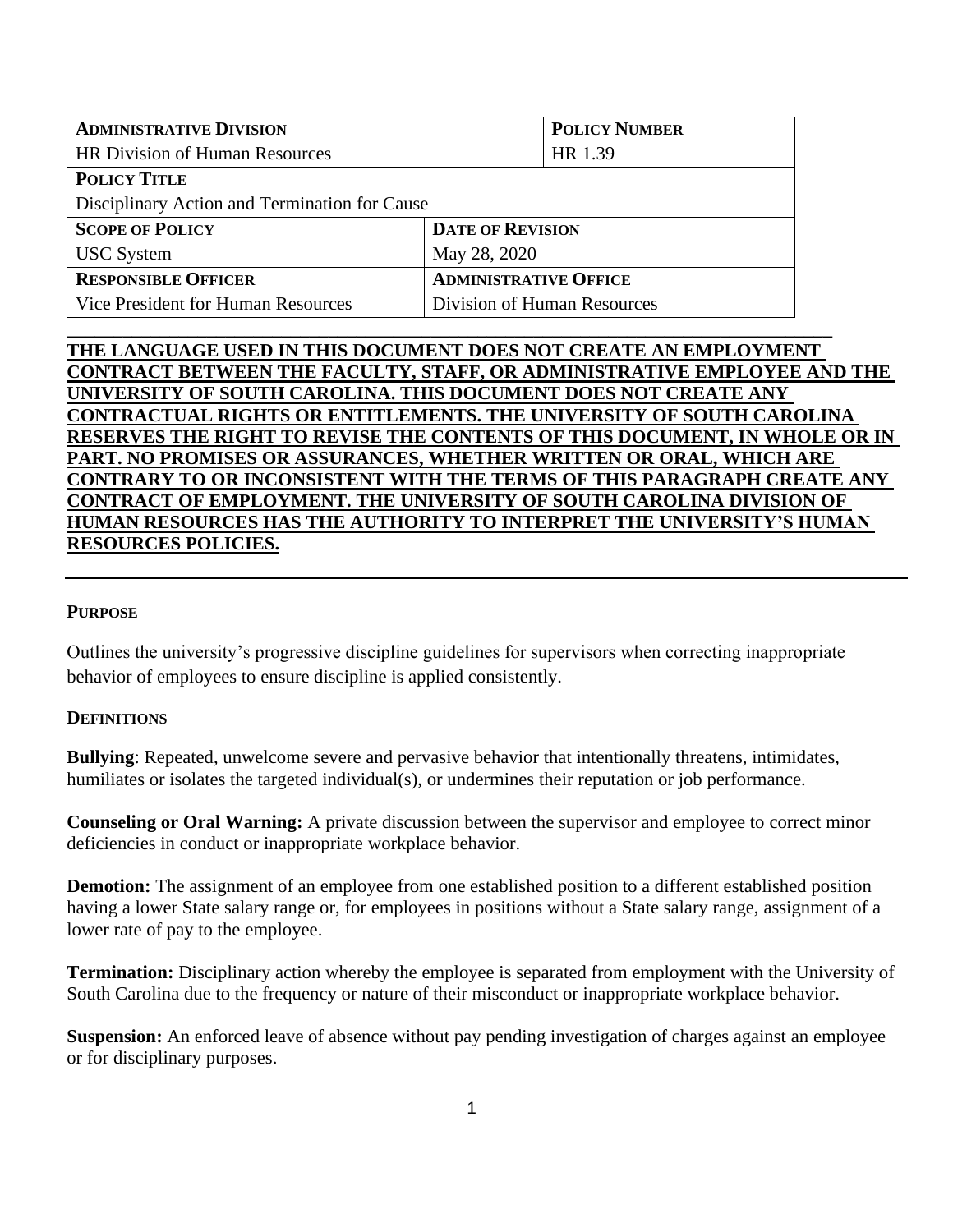**Unauthorized Use or Misappropriation of University Equipment or Property:** Theft or unauthorized use of university equipment or property, or other misappropriation of university assets, including but not limited to cash, equipment, or supplies.

**Workplace Violence:** The act or threat of violence of any kind.

**Written Reprimand:** Official statement given to an employee documenting misconduct or inappropriate workplace behavior and identifying a timeline for necessary remedial actions.

## **POLICY STATEMENT**

This document sets forth the University of South Carolina policy on disciplinary action and termination for cause. It is intended to assist supervisors in taking consistent disciplinary action for similar instances of employee misconduct or inappropriate workplace behavior, pursuant to regulations of the Division of State Human Resources. This policy applies to classified and unclassified nonacademic employees who have completed their probationary period.

- A. University employees are expected to perform their work efficiently and effectively and to be mindful of the public's expectations of the university and its employees. Supervisors are expected to set an example by their own conduct, attitude, and work habits.
- B. Employee Relations Assistance
	- 1. Supervisors and employees are encouraged to seek resolution of workplace disputes through their supervisory line of authority first; however, if that option is not realistic given the elements of the dispute, both supervisors and employees are encouraged to contact an employee relations representative in the USC Division of Human Resources or their campus Employee Relations Officer for assistance with employee relations matters.
	- 2. Employees who seek employee relations assistance from the Division of Human Resources or campus Employee Relations Officer will be given reasonable time away from their jobs for that purpose.
	- 3. Employees and supervisors may not be forbidden or discouraged from contacting Human Resources, nor may any retaliatory action be taken against any employee or supervisor for that reason.
- C. Disciplinary Action
	- 1. Disciplinary action should be conducted by progressive and constructive measures for the correction of employee misconduct or inappropriate workplace behavior, and prior to a request for termination.
	- 2. Whenever practical, coaching and counseling should precede any disciplinary action.
	- 3. For just cause any classified or unclassified non-academic employee may be counseled,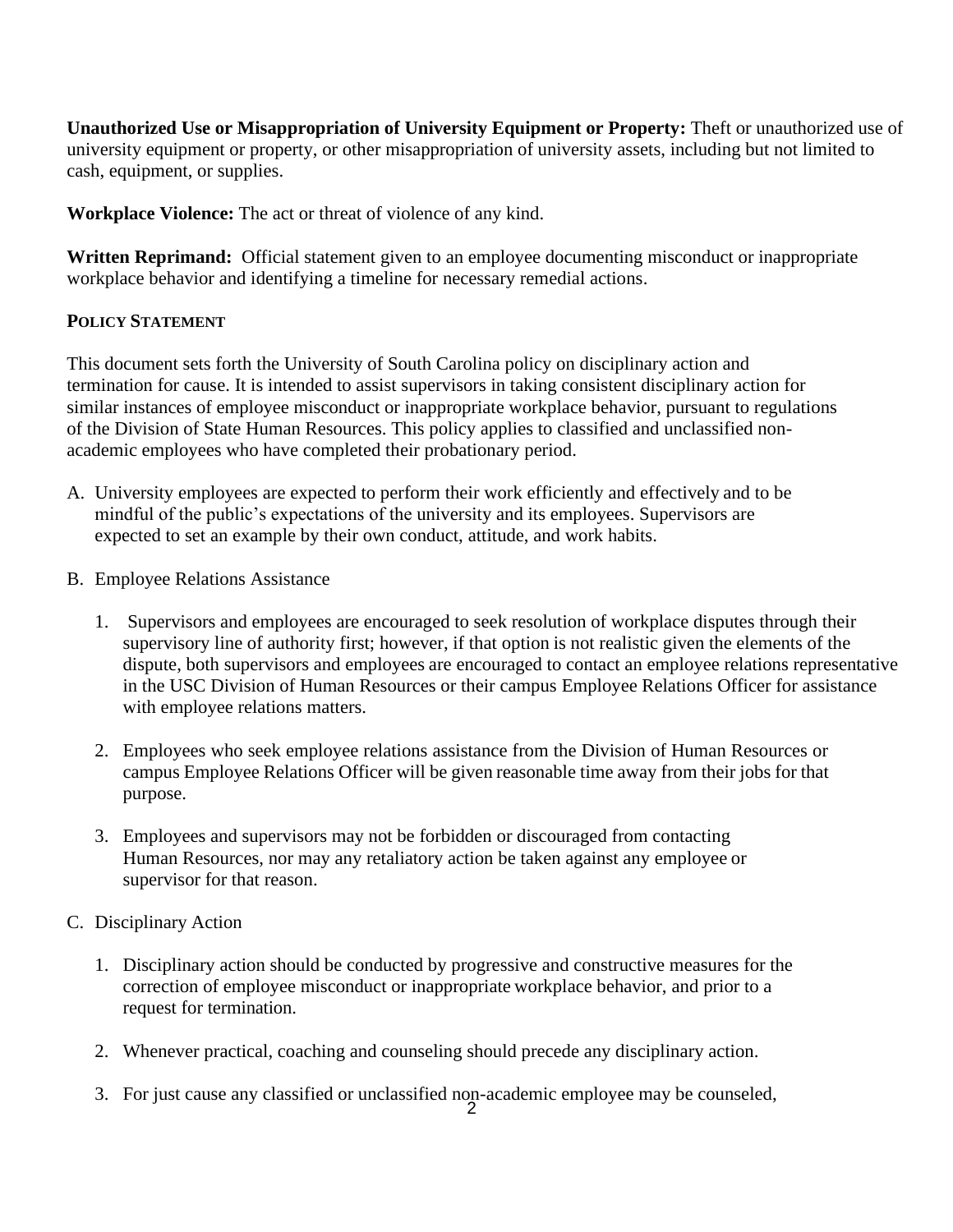warned, reprimanded, suspended, demoted or terminated whenever such action is considered necessary by the authorized supervisor, department chair, or higher level administrative official within the employee's line of supervision.

- 4. Employees who have completed their probationary period, but who have engaged in misconduct or inappropriate workplace behavior may be given the opportunity to improve before being terminated, depending on the level of the offense.
- 5. The circumstances surrounding the misconduct or inappropriate workplace behavior will normally suggest what disciplinary action should be taken. Circumstances to be considered include the severity of the misconduct or behavior, the number of times it has occurred, and any previous counseling or disciplinary actions taken.
- 6. Any disciplinary action beyond a written reprimand should include the following steps:
	- a. The supervisor presents all facts surrounding the incident(s) to the manager, or in cases where the manager is initiating the action, the facts must be presented to the head of the division, department, or campus with a recommendation for discipline.
	- b. If the manager, head of the division, department, or campus agrees with the recommendation, the matter is discussed with the Division of Human Resources Employee Relations Office.
	- c. Employee Relations will provide feedback, as necessary, and present the case and recommendations to the Vice President for Human Resources and General Counsel.
- 7. Disciplinary actions should be signed and dated by the employee and supervisor. The employee's signature on such documents denotes only receipt of the action and does not necessarily imply agreement with its contents. If the employee refuses to sign the disciplinary action, a notation of this will be made on the document. If possible, a witness should sign to acknowledge that the employee received the information, but refused to sign the documentation.
- 8. Any disciplinary or performance-based action that may be grieved through University Grievance Policy HR 1.42, or through the State Employee Grievance Procedure Act, must be reviewed and approved by the Vice President for Human Resources or the Vice President's designee prior to the action being taken, unless the seriousness of the violation or deficiency calls for immediate action. In all cases of immediate action, consultation with USC's Division of Human Resources must take place as soon as practicable.
- D. Types of Progressive Disciplinary Action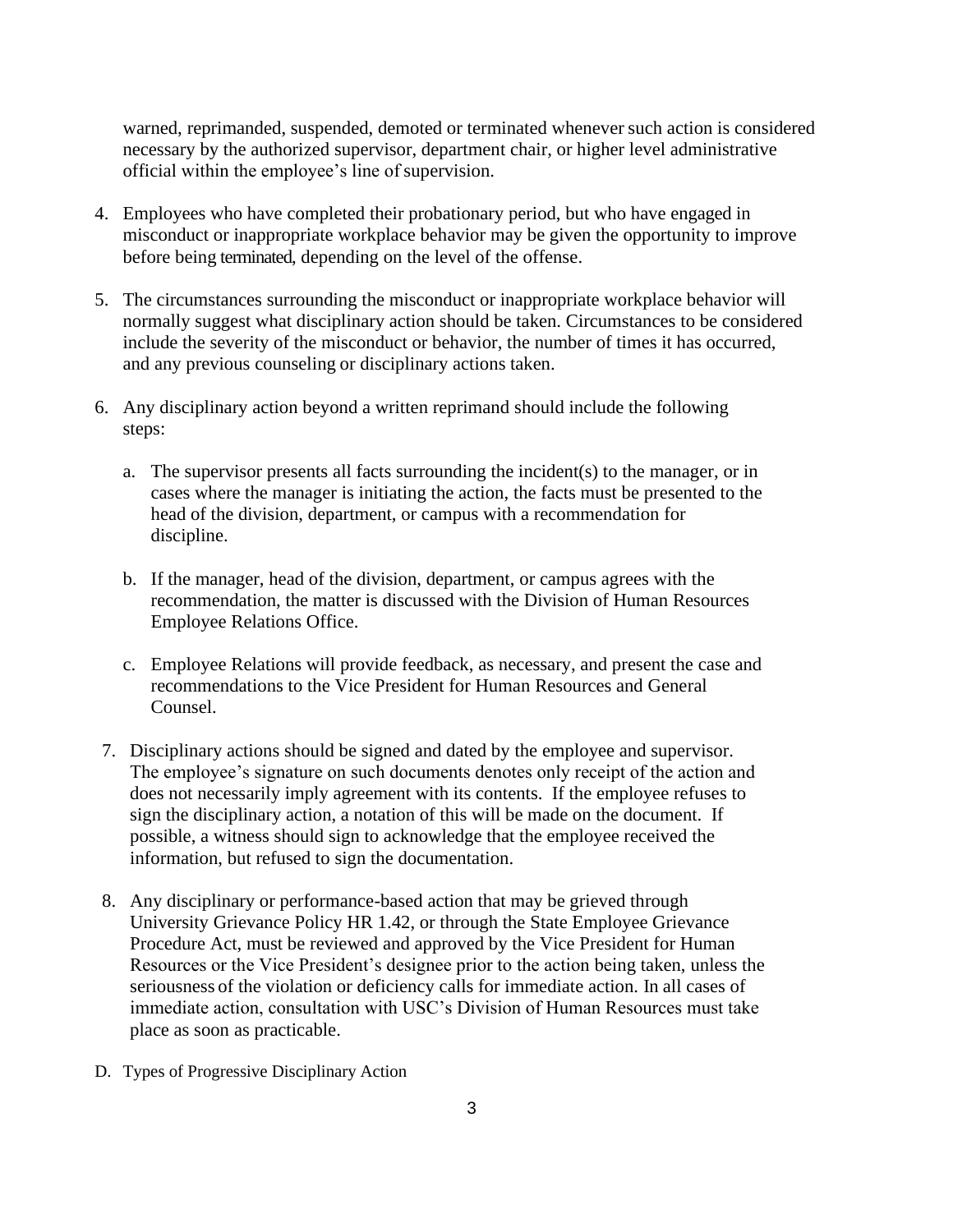- 1. Counseling or Oral Warning
	- a. An oral warning or counseling by the supervisor is normally sufficient for the first occurrence of a minor offense.
	- b. Counseling and oral warning may not be grieved through the university grievance procedure.
- 2. Written Reprimand
	- a. If a repetition of a first offense occurs, or if a more serious problem occurs, a written reprimand should be given to the employee.
	- b. Written reprimands may not be grieved through the university grievance procedure.
- 3. Suspension
	- a. If repetition of an offense occurs for which a written reprimand has been given, or if misconduct or inappropriate workplace behavior occurs that is serious but for which termination is not appropriate, the employee may be suspended.
	- b. Disciplinary suspension is without pay.
	- c. If an employee has been charged with a crime for which there is probable cause for arrest or which raises a reasonable concern or belief by the Vice President for Human Resources or the Vice President's designee, that the presence of the employee on the job would or could be harmful to the employee, other employees, students, or other members of the university community, or that the employee would be unable to properly perform the duties of his or her position, the employee may be suspended pending the outcome of the criminal charge and/or a thorough review by the university. In the event no wrongdoing by the employee is established, the employee may be entitled to back pay.
	- d. Suspension may be grieved through the university grievance procedure. As stated above, any disciplinary or performance-based action that may be grieved must be reviewed by the Vice President for Human Resources or the Vice President's designee prior to the action being taken unless the seriousness of the violation or deficiency calls for immediate action.
- 4. Demotion
	- a. An employee may be demoted when circumstances warrant removal from a specific position, but the offense does not rise to the level of termination.
	- b. Serious misconduct or inappropriate workplace behavior may be cause for demotion without prior disciplinary steps having been taken.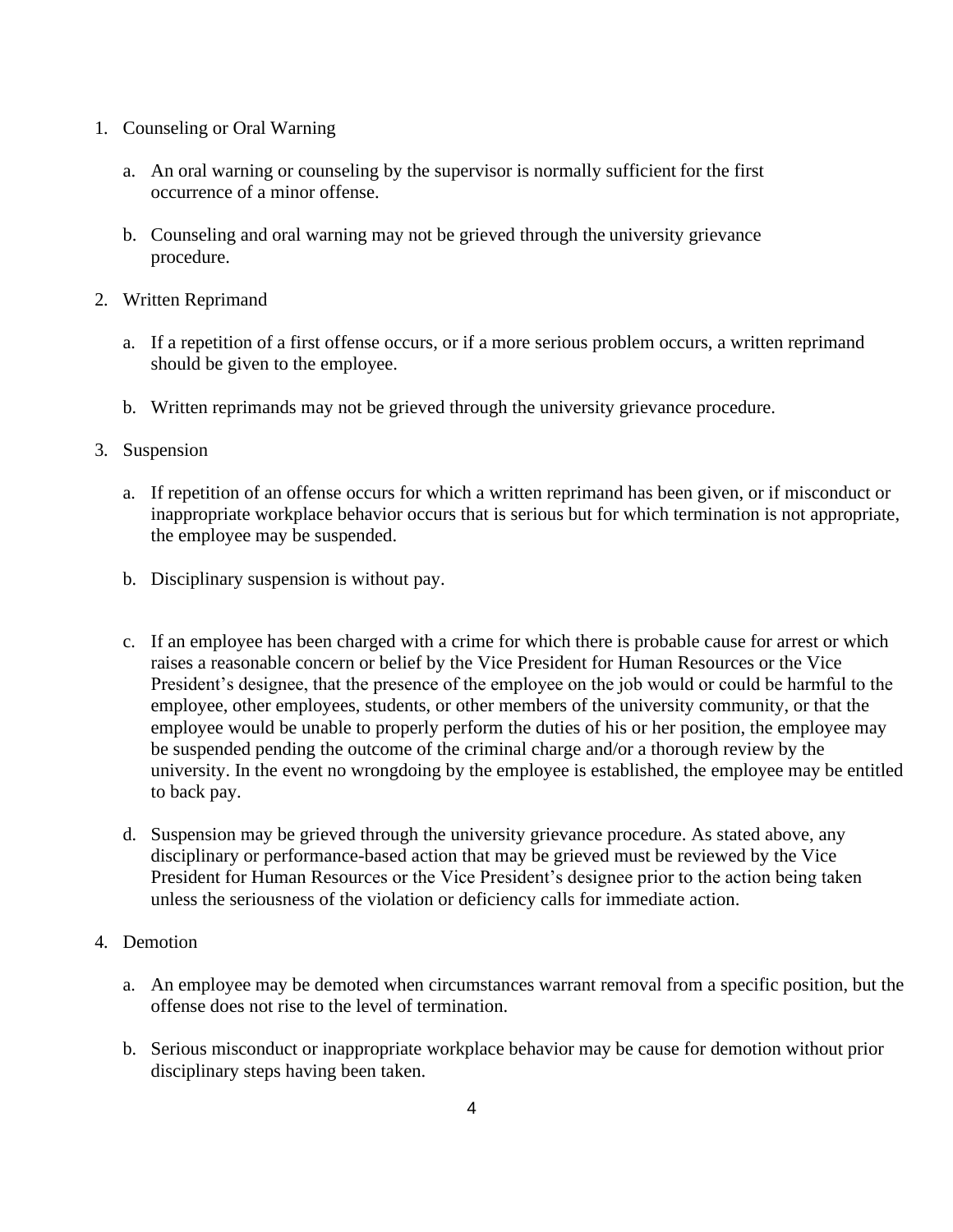- c. A demotion may be grieved through the university grievance procedure. As stated above, any disciplinary or performance-based action that may be grieved must be reviewed by the Vice President for Human Resources or the Vice President's designee prior to the action being taken unless the seriousness of the violation or deficiency calls for immediate action.
- 5. Termination
	- a. An employee may be terminated due to the frequency or nature of his or her misconduct or inappropriate workplace behavior.
	- b. Serious misconduct or inappropriate workplace behavior may be cause for termination without prior disciplinary steps having been taken.
	- c. Termination may be grieved through the university grievance procedure. As stated above, any disciplinary or performance based action that may be grieved must be reviewed by the Vice President for Human Resources or the Vice President's designee prior to the action being taken unless the seriousness of the violation or deficiency calls for immediate action.
- B. Unauthorized Use or Misappropriation of University Equipment or Property

In addition to normal disciplinary procedures, any case of theft or unauthorized use of university equipment or property, or other misappropriation of university assets, including but not limited to cash, equipment, or supplies, will be evaluated for possible criminal prosecution by the Divisions of Human Resources, Law Enforcement and Safety, and the Office of the General Counsel.

C. Workplace Violence

If an employee engages in any violence in the workplace, or threatens violence in the workplace, their employment may be terminated immediately for cause. Violent acts include but are not limited to:

- 1. The use of physical force in order to harm;
- 2. A communicated intent of threat to inflict harm or loss on another or on another's property;
- 3. Harassment including, but not limited to, substantial and unreasonable words, gestures, or actions that are intended to frighten, alarm, or abuse another person or that would cause a reasonable person mental or emotional distress;
- 4. Intentional damage to property owned by the state, employees, visitors, or vendors; and
- 5. Domestic violence including, but not limited to, physical harm, injury, or an offer or an attempt to cause physical harm or injury to a household member.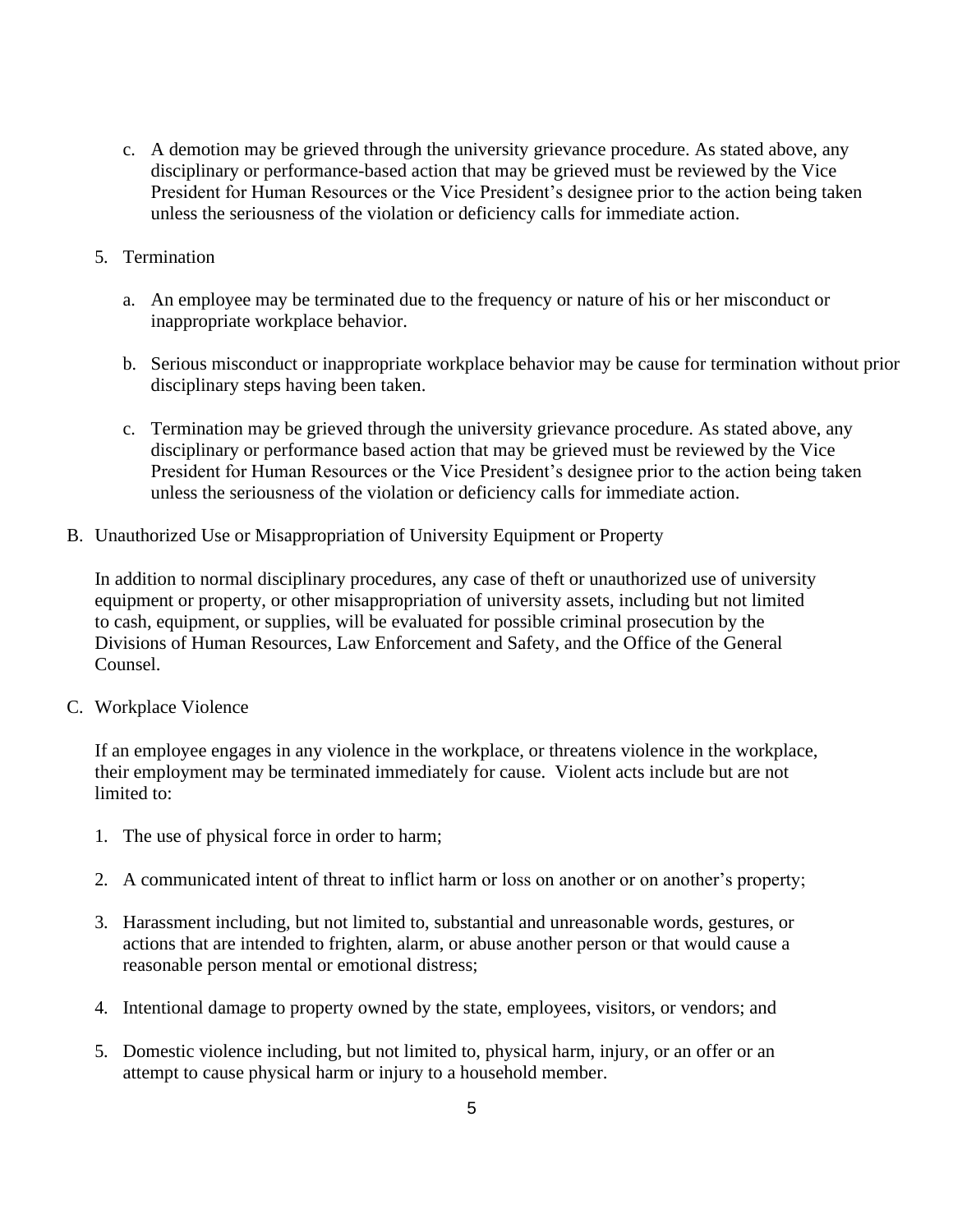### **PROCEDURES**

The chart of Causes for Disciplinary Action and Recommended Consequences (Appendix A) contains the recommended uniform consequences for examples of misconduct and inappropriate workplace behavior that may require disciplinary action. The chart is to be used as a guide to ensure that all supervisors are being consistent in taking disciplinary action against employees involved in similar situations. It is not inclusive of all misconduct or inappropriate workplace behavior or resulting consequences.

At the occurrence of any of the listed examples of misconduct or inappropriate workplace behavior, or any that are not listed, the appropriate discipline will be determined after the circumstances of the matter are considered.

#### A. Counseling or Oral Warning

- 1. The supervisor should speak privately with the employee to correct minor deficiencies in conduct or inappropriate workplace behavior. The conversation should include:
	- a. a review of what is expected of the employee and why
	- b. an explanation to the employee of how expectations for appropriate conduct or behavior have not been met
	- c. an opportunity for the employee to explain his or her conduct or behavior
	- d. specific suggestions by the supervisor to the employee about how the employee's conduct or behavior may be improved.
- 2. A written record of a counseling or oral warning discussion should be made and retained by the supervisor. At this stage it is not necessary to send a copy to the employee's official personnel file maintained by the USC Division of Human Resources.

### B. Written Reprimand

- 1. A written reprimand should be given to the employee if the seriousness of their misconduct or inappropriate workplace behavior calls for it, or if previous counseling discussions or oral warnings have not produced the desired results.
- 2. A written reprimand must be addressed to the employee, placed in the employee's official personnel file maintained by the USC Division of Human Resources and should include:
	- a. caption or heading that the document is a written reprimand;
	- b. description of the misconduct or inappropriate workplace behavior, or other action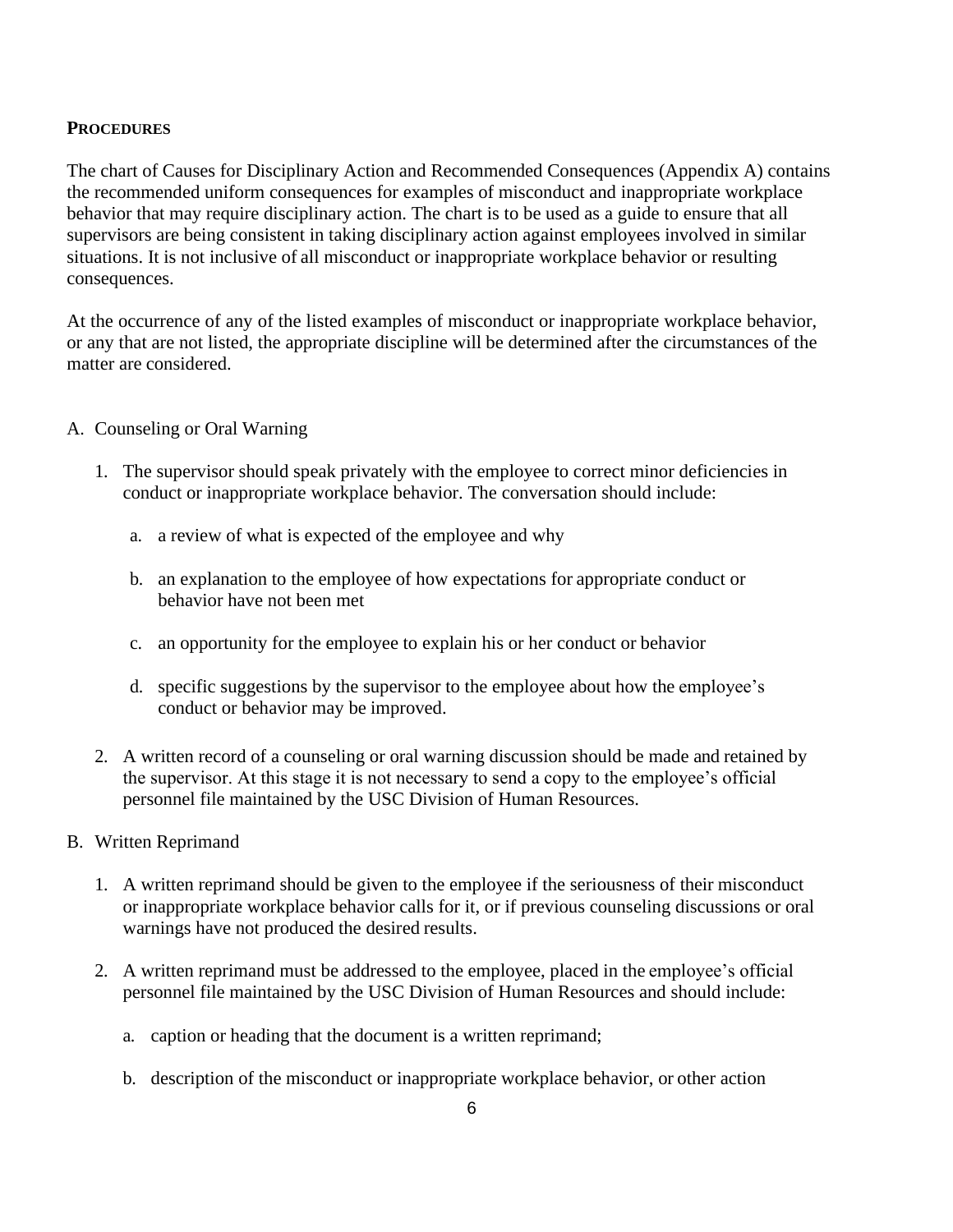necessitating disciplinary action;

- c. a statement of how the misconduct or inappropriate workplace behavior may be corrected;
- d. the period of time the employee has to improve, if applicable; and,
- e. the potential consequences for repeated violations.
- 3. The employee may explain the misconduct or inappropriate workplace behavior in writing and append the explanation to the written reprimand.
- C. Suspension
	- 1. The employee should be suspended if repetition of the misconduct or inappropriate workplace behavior occurs for which a written reprimand has been given, or if a different instance of misconduct or inappropriate workplace behavior occurs that is serious but for which termination is not appropriate.
	- 2. Before an employee is suspended, the manager or head of the division, department, or campus must give authorization for the action as stated in the Policy Statement unless the seriousness of the misconduct or behavior calls for immediate action. Disciplinary suspension is without pay.
	- 3. Suspension without pay may be grieved through the university grievance procedure; therefore, as stated in the Policy Statement, the suspension must be reviewed by the Vice President for Human Resources or the Vice President's designee prior to the action being taken unless the seriousness of the violation or deficiency calls for immediate action.
	- 4. The notice of suspension must be addressed to the employee, placed in the employee's official personnel file maintained by the USC Division of Human Resources, and should include:
		- a. a caption or heading that the document is a notice of suspension without pay;
		- b. the specific dates of the suspension;
		- c. a description of the misconduct, inappropriate workplace behavior, or other action necessitating suspension;
		- d. a listing of any previous disciplinary actions, if applicable;
		- e. corrective action the employee must take;
		- f. the possibility of termination in the case of a subsequent occurrence, or if the employee is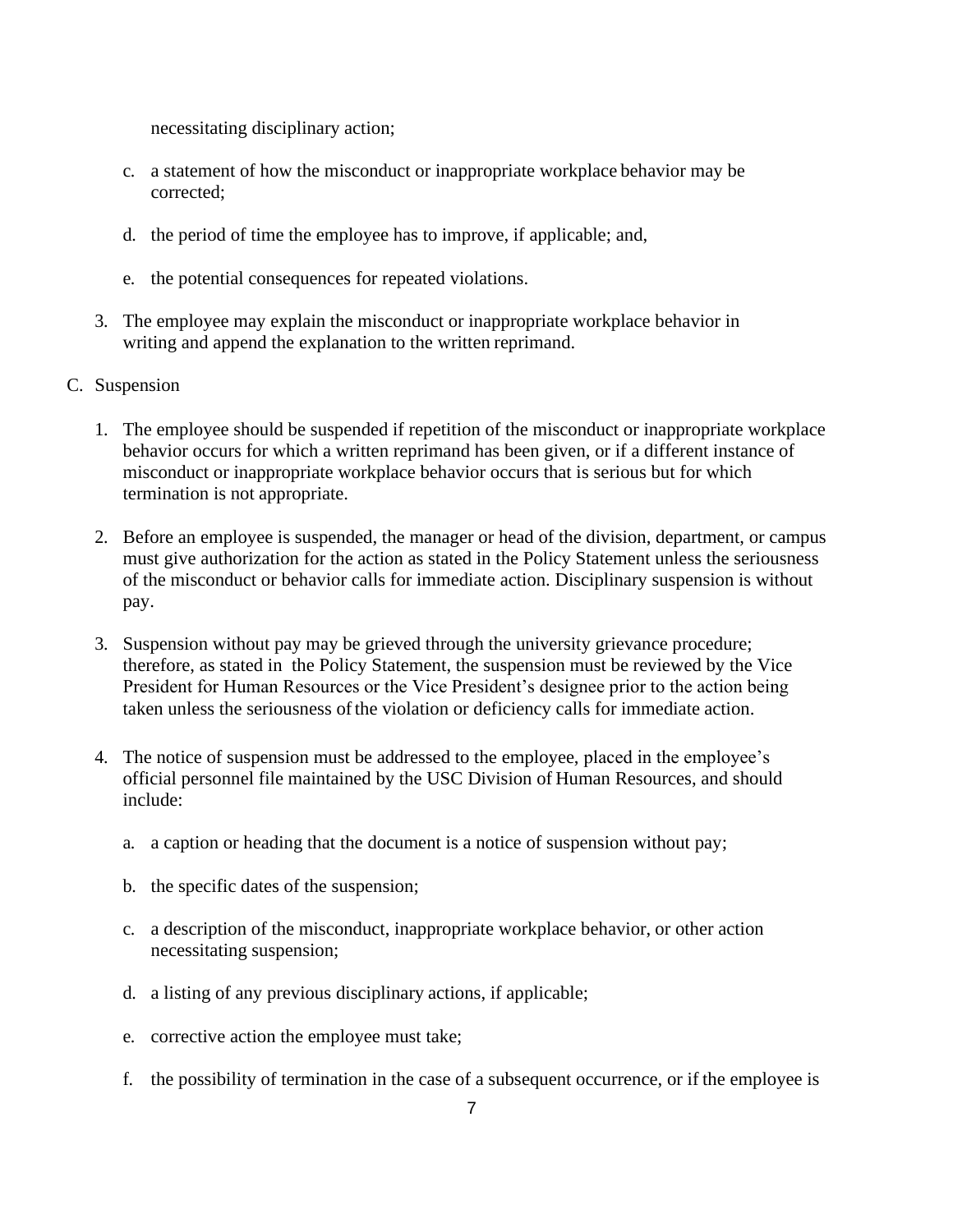found guilty of a felony, or if there is other evidence of serious wrongdoing;

- g. notice of the employee's right to grieve the suspension through the University's grievance procedure; and,
- h. a copy of the University's grievance policy and procedure. (HR [1.42 Grievance\)](http://www.sc.edu/policies/ppm/hr142.pdf)
- 5. The employee may explain the misconduct or behavioral problem in writing and append the explanation to the notice of suspension.
- 6. If an employee has been charged with a crime for which there is probable cause for arrest or which raises a reasonable concern or belief by the Vice President for Human Resources or the Vice President's designee, that the presence of the employee on the job would or could be harmful to the employee, other employees, students, or other members of the University community, or that the employee would be unable to properly perform the duties of his or her position, the employee may be suspended without pay pending the outcome of the criminal charge and/or a thorough review by the University. In the event no wrongdoing by the employee is established, the employee may be entitled to back pay.

#### D. Demotion

- 1. An employee may be demoted when circumstances warrant removal from a specific position, but the offense does not rise to the level of termination.
- 2. Demotions may be grieved through the university grievance procedure; therefore, the demotion must be reviewed by the Vice President for Human Resources or the Vice President's designee prior to the action being taken.
- 3. The notice of demotion must be addressed to the employee, signed by the department chair or the department chair's designee, placed in the employee's official personnel files maintained by the USC Division of Human Resources, and should include:
	- a. caption or heading that the document is a notice of demotion;
	- b. a description of the misconduct, inappropriate workplace behavior, or other action necessitating demotion;
	- c. a description of previous disciplinary actions, if applicable;
	- d. include the new job title, job classification, salary, and effective date of action;
	- e. notice of the right to grieve the demotion through the university grievance procedure; and
	- f. a copy of the University's grievance policy and procedure. (HR [1.42 Grievance\)](http://www.sc.edu/policies/ppm/hr142.pdf)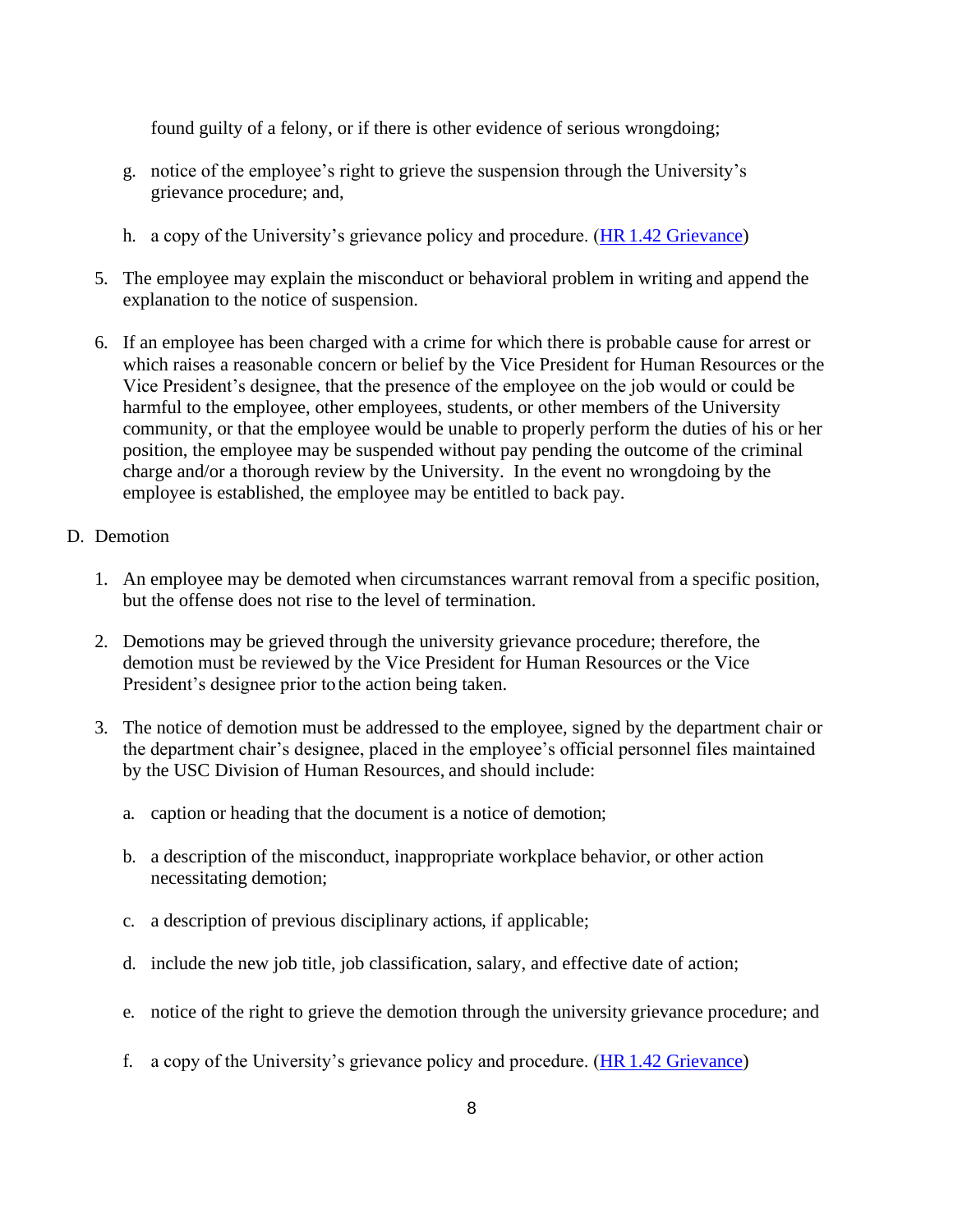## E. Termination

- 1. An employee who has been given the opportunity to improve deficiencies in conduct or inappropriate workplace behavior in accordance with this policy and whose misconduct or inappropriate behavior continues will be terminated. Serious offenses may be cause for immediate termination without prior opportunity to improve.
- 2. Terminations may be grieved through the university grievance procedure; therefore, the termination must be reviewed by the Vice President for Human Resources or the Vice President's designee prior to the action being taken unless the seriousness of the violation or deficiency calls for immediate action.
- 3. The notice of termination must be addressed to the employee, signed by the department chair or the department chair's designee, placed in the employee's official personnel files maintained by the USC Division of Human Resources, and should include:
	- a. caption or heading that the document is a notice of termination;
	- b. a description of the misconduct, inappropriate workplace behavior, or other action necessitating termination;
	- c. a description of previous disciplinary actions, if applicable;
	- d. notice of the right to grieve the termination through the university grievance procedure; and
	- e. a copy of the University's grievance policy and procedure. (HR [1.42 Grievance\)](http://www.sc.edu/policies/ppm/hr142.pdf)

# **RELATED UNIVERSITY, STATE AND FEDERAL POLICIES**

[SC Code of Laws Sections 1-1-1410,](https://www.scstatehouse.gov/code/t01c001.php) [8-11-230 \(6\),](https://www.scstatehouse.gov/code/t08c011.php) [44-107-10 through 44-107-90](https://www.scstatehouse.gov/code/t44c107.php) [State Human Resources Regulations 19-710.04 B.5. and 19-717](https://admin.sc.gov/sites/default/files/state_hr/State%20Human%20Resources%20Regulations.pdf) [State Human Resources Progressive Discipline Model Policy](https://www.admin.sc.gov/dshr/model_policies) [HR 1.36 Performance Evaluation for Classified and Unclassified non-Academic Staff](http://www.sc.edu/policies/ppm/hr136.pdf) [HR 1.42 Grievance](http://www.sc.edu/policies/ppm/hr142.pdf) [HR 1.58 Demotions](https://www.sc.edu/policies/ppm/hr158.pdf)

## **HISTORY OF REVISIONS**

| <b>DATE OF REVISION</b> | <b>REASON FOR REVISION</b>                      |  |  |
|-------------------------|-------------------------------------------------|--|--|
| August 2010             | Provides for resolution of disputes through the |  |  |
|                         | supervisory chain of authority.                 |  |  |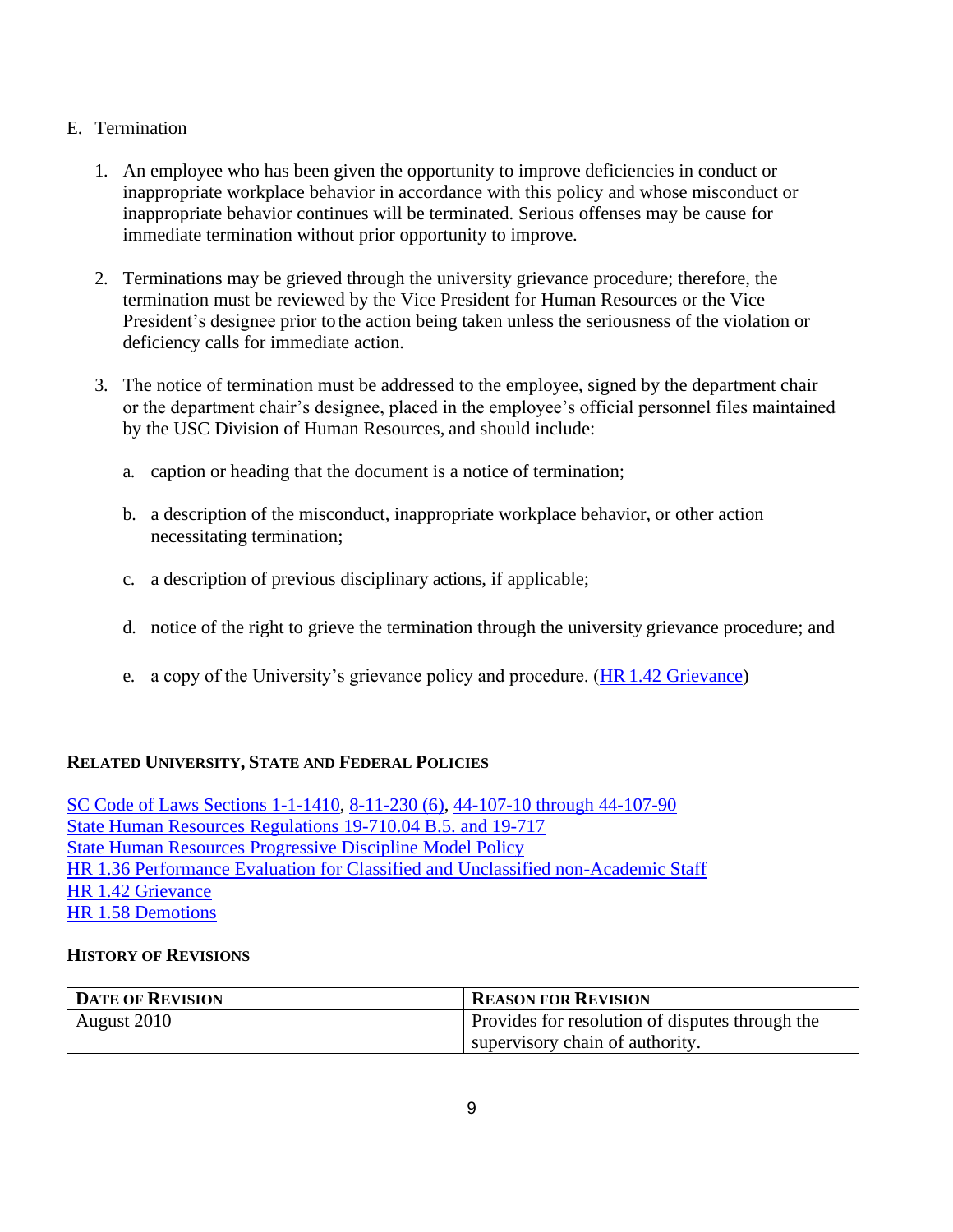|              | Prohibits retaliation for employees who seek       |  |  |
|--------------|----------------------------------------------------|--|--|
|              | assistance through the Division of Human           |  |  |
|              | Resources.                                         |  |  |
|              | Requires prior review by the Division of Human     |  |  |
|              | Resources of all grievable actions.                |  |  |
|              | Provides that cases of theft or other unauthorized |  |  |
|              | use of university assets will be evaluated for     |  |  |
|              | possible criminal prosecution.                     |  |  |
|              | Changes the maximum steps for recommended          |  |  |
|              | discipline from four to three.                     |  |  |
| May 28, 2020 | Updated to new format.                             |  |  |
|              | Added statement regarding the consequences for     |  |  |
|              | workplace violence.                                |  |  |
|              | Added recommendation that supervisors first        |  |  |
|              | attempt to resolve issues through coaching or      |  |  |
|              | counseling.                                        |  |  |
|              | Added demotion as possible action.                 |  |  |
|              | Provided guidance for circumstances in which an    |  |  |
|              | employee refuses to sign a disciplinary action.    |  |  |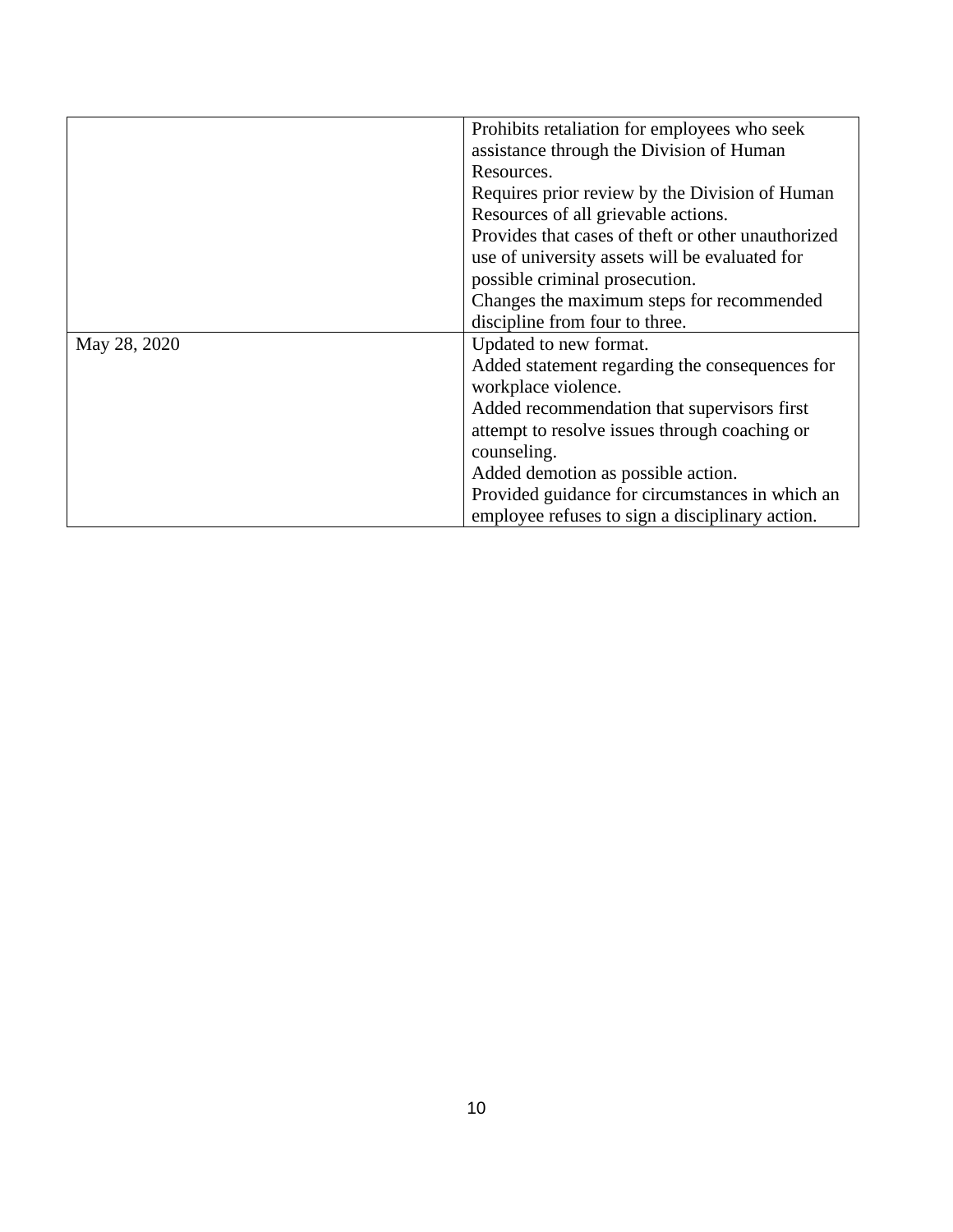# **APPENDIX A**

# **Causes for Disciplinary Action and Recommended Consequences**

| <b>OCCURANCE</b><br><b>OFFENSE</b><br><b>OCCURRENCE</b><br><b>OCCURRENCE</b><br><b>NOTE</b><br>Any accumulation of three offenses, within 365 calendar<br>days, where the 1st offense calls for oral or written<br>Suspension to<br>dismissal<br>reprimand<br>Dismissal<br>General<br>Any accumulation of three offenses, within 365 calendar<br>days, where the 1st or 2nd offense calls for suspension<br>Dismissal<br>Substandard job performance<br>See HR 1.36 - Performance Evaluations for Classified and Unclassified Non-Academic Staff<br>Employees who voluntarily fail to report to work for three (3) consecutive workdays and fail to<br>Attendance and Leave (Refer to<br>Family and Medical Leave Act<br>(FMLA) and American with<br>contact appropriate University management during the time period will be considered to have<br>Abandonment of position<br>voluntarily resigned<br>Written reprimand to<br>suspension<br>Dismissal<br>Excessive absenteeism (LWOP & sick leave)<br>Oral warning<br>Written reprimand to<br>Oral warning to<br>dismissal<br>written reprimand<br>Excessive use/abuse of sick leave<br>Dismissal<br>Habitual tardiness or failure to observe assigned work<br>Written reprimand to<br>dismissal<br>hours<br>Oral warning<br>Dismissal<br>Oral warning to<br>Written reprimand to<br>Leaving work station without authorization<br>written reprimand<br>dismissal<br>Dismissal<br>Suspension to<br>dismissal<br>Unauthorized leave<br>Written reprimand<br>Dismissal<br>Conviction of a felony which adversely reflects on an<br>individual's suitability for continued employment<br>Dismissal<br>Conviction of a misdemeanor such that the employee's<br>presence on the job could or would be harmful to the<br>employee or others such that the employee's fitness to<br>Written reprimand to<br>Dismissal<br>perform assigned duties is affected<br>dismissal<br>Criminal charges such that the employee's presence on<br>the job could or would be harmful to the employee or<br>others such that the employee's fitness to perform<br>Suspension to<br>assigned duties is affected<br>dismissal<br>Dismissal<br>Action must be in accord with<br>Misconduct<br>Failure to pass an alcohol or drug test required by Federal Suspension to<br>the state statute on alcoholism 8-<br>dismissal<br>or State law, regulation or policy<br>Dismissal<br>11-110 SC code of laws<br>Action must be in accord with<br>Refusal to submit to an alcohol or drug test required by<br>Suspension to<br>Federal or State law, regulation or policy<br>dismissal<br>11-110 SC code of laws<br>Dismissal<br>Action must be in accord with<br>Reporting to work under the influence of alcohol and/or Suspension to<br>the state statute on alcoholism 8-<br>dismissal<br>Dismissal<br>11-110 SC code of laws<br>illegal drugs<br>Action must be in accord with<br>the state statute on alcoholism 8-<br>Suspension to<br>Drinking alcoholic beverages on the job<br>Dismissal<br>11-110 SC code of laws<br>dismissal<br>Stealing or misappropriation of University assets<br>Dismissal<br>Using, possessing, or selling illegal drugs on the job<br>Dismissal<br>Willful acts that would endanger the lives or property of<br>Dismissal<br>others |  |  | <b>FIRST</b> | <b>SECOND</b> | <b>THIRD</b> |                                    |
|-------------------------------------------------------------------------------------------------------------------------------------------------------------------------------------------------------------------------------------------------------------------------------------------------------------------------------------------------------------------------------------------------------------------------------------------------------------------------------------------------------------------------------------------------------------------------------------------------------------------------------------------------------------------------------------------------------------------------------------------------------------------------------------------------------------------------------------------------------------------------------------------------------------------------------------------------------------------------------------------------------------------------------------------------------------------------------------------------------------------------------------------------------------------------------------------------------------------------------------------------------------------------------------------------------------------------------------------------------------------------------------------------------------------------------------------------------------------------------------------------------------------------------------------------------------------------------------------------------------------------------------------------------------------------------------------------------------------------------------------------------------------------------------------------------------------------------------------------------------------------------------------------------------------------------------------------------------------------------------------------------------------------------------------------------------------------------------------------------------------------------------------------------------------------------------------------------------------------------------------------------------------------------------------------------------------------------------------------------------------------------------------------------------------------------------------------------------------------------------------------------------------------------------------------------------------------------------------------------------------------------------------------------------------------------------------------------------------------------------------------------------------------------------------------------------------------------------------------------------------------------------------------------------------------------------------------------------------------------------------------------------------------------------------------------------------------------------------------------------------------------------------------------------------------------------------------------------------------------------------------------------------------------------------|--|--|--------------|---------------|--------------|------------------------------------|
|                                                                                                                                                                                                                                                                                                                                                                                                                                                                                                                                                                                                                                                                                                                                                                                                                                                                                                                                                                                                                                                                                                                                                                                                                                                                                                                                                                                                                                                                                                                                                                                                                                                                                                                                                                                                                                                                                                                                                                                                                                                                                                                                                                                                                                                                                                                                                                                                                                                                                                                                                                                                                                                                                                                                                                                                                                                                                                                                                                                                                                                                                                                                                                                                                                                                                           |  |  |              |               |              |                                    |
|                                                                                                                                                                                                                                                                                                                                                                                                                                                                                                                                                                                                                                                                                                                                                                                                                                                                                                                                                                                                                                                                                                                                                                                                                                                                                                                                                                                                                                                                                                                                                                                                                                                                                                                                                                                                                                                                                                                                                                                                                                                                                                                                                                                                                                                                                                                                                                                                                                                                                                                                                                                                                                                                                                                                                                                                                                                                                                                                                                                                                                                                                                                                                                                                                                                                                           |  |  |              |               |              |                                    |
|                                                                                                                                                                                                                                                                                                                                                                                                                                                                                                                                                                                                                                                                                                                                                                                                                                                                                                                                                                                                                                                                                                                                                                                                                                                                                                                                                                                                                                                                                                                                                                                                                                                                                                                                                                                                                                                                                                                                                                                                                                                                                                                                                                                                                                                                                                                                                                                                                                                                                                                                                                                                                                                                                                                                                                                                                                                                                                                                                                                                                                                                                                                                                                                                                                                                                           |  |  |              |               |              |                                    |
|                                                                                                                                                                                                                                                                                                                                                                                                                                                                                                                                                                                                                                                                                                                                                                                                                                                                                                                                                                                                                                                                                                                                                                                                                                                                                                                                                                                                                                                                                                                                                                                                                                                                                                                                                                                                                                                                                                                                                                                                                                                                                                                                                                                                                                                                                                                                                                                                                                                                                                                                                                                                                                                                                                                                                                                                                                                                                                                                                                                                                                                                                                                                                                                                                                                                                           |  |  |              |               |              |                                    |
|                                                                                                                                                                                                                                                                                                                                                                                                                                                                                                                                                                                                                                                                                                                                                                                                                                                                                                                                                                                                                                                                                                                                                                                                                                                                                                                                                                                                                                                                                                                                                                                                                                                                                                                                                                                                                                                                                                                                                                                                                                                                                                                                                                                                                                                                                                                                                                                                                                                                                                                                                                                                                                                                                                                                                                                                                                                                                                                                                                                                                                                                                                                                                                                                                                                                                           |  |  |              |               |              |                                    |
|                                                                                                                                                                                                                                                                                                                                                                                                                                                                                                                                                                                                                                                                                                                                                                                                                                                                                                                                                                                                                                                                                                                                                                                                                                                                                                                                                                                                                                                                                                                                                                                                                                                                                                                                                                                                                                                                                                                                                                                                                                                                                                                                                                                                                                                                                                                                                                                                                                                                                                                                                                                                                                                                                                                                                                                                                                                                                                                                                                                                                                                                                                                                                                                                                                                                                           |  |  |              |               |              |                                    |
|                                                                                                                                                                                                                                                                                                                                                                                                                                                                                                                                                                                                                                                                                                                                                                                                                                                                                                                                                                                                                                                                                                                                                                                                                                                                                                                                                                                                                                                                                                                                                                                                                                                                                                                                                                                                                                                                                                                                                                                                                                                                                                                                                                                                                                                                                                                                                                                                                                                                                                                                                                                                                                                                                                                                                                                                                                                                                                                                                                                                                                                                                                                                                                                                                                                                                           |  |  |              |               |              |                                    |
|                                                                                                                                                                                                                                                                                                                                                                                                                                                                                                                                                                                                                                                                                                                                                                                                                                                                                                                                                                                                                                                                                                                                                                                                                                                                                                                                                                                                                                                                                                                                                                                                                                                                                                                                                                                                                                                                                                                                                                                                                                                                                                                                                                                                                                                                                                                                                                                                                                                                                                                                                                                                                                                                                                                                                                                                                                                                                                                                                                                                                                                                                                                                                                                                                                                                                           |  |  |              |               |              |                                    |
|                                                                                                                                                                                                                                                                                                                                                                                                                                                                                                                                                                                                                                                                                                                                                                                                                                                                                                                                                                                                                                                                                                                                                                                                                                                                                                                                                                                                                                                                                                                                                                                                                                                                                                                                                                                                                                                                                                                                                                                                                                                                                                                                                                                                                                                                                                                                                                                                                                                                                                                                                                                                                                                                                                                                                                                                                                                                                                                                                                                                                                                                                                                                                                                                                                                                                           |  |  |              |               |              |                                    |
|                                                                                                                                                                                                                                                                                                                                                                                                                                                                                                                                                                                                                                                                                                                                                                                                                                                                                                                                                                                                                                                                                                                                                                                                                                                                                                                                                                                                                                                                                                                                                                                                                                                                                                                                                                                                                                                                                                                                                                                                                                                                                                                                                                                                                                                                                                                                                                                                                                                                                                                                                                                                                                                                                                                                                                                                                                                                                                                                                                                                                                                                                                                                                                                                                                                                                           |  |  |              |               |              |                                    |
|                                                                                                                                                                                                                                                                                                                                                                                                                                                                                                                                                                                                                                                                                                                                                                                                                                                                                                                                                                                                                                                                                                                                                                                                                                                                                                                                                                                                                                                                                                                                                                                                                                                                                                                                                                                                                                                                                                                                                                                                                                                                                                                                                                                                                                                                                                                                                                                                                                                                                                                                                                                                                                                                                                                                                                                                                                                                                                                                                                                                                                                                                                                                                                                                                                                                                           |  |  |              |               |              |                                    |
|                                                                                                                                                                                                                                                                                                                                                                                                                                                                                                                                                                                                                                                                                                                                                                                                                                                                                                                                                                                                                                                                                                                                                                                                                                                                                                                                                                                                                                                                                                                                                                                                                                                                                                                                                                                                                                                                                                                                                                                                                                                                                                                                                                                                                                                                                                                                                                                                                                                                                                                                                                                                                                                                                                                                                                                                                                                                                                                                                                                                                                                                                                                                                                                                                                                                                           |  |  |              |               |              |                                    |
|                                                                                                                                                                                                                                                                                                                                                                                                                                                                                                                                                                                                                                                                                                                                                                                                                                                                                                                                                                                                                                                                                                                                                                                                                                                                                                                                                                                                                                                                                                                                                                                                                                                                                                                                                                                                                                                                                                                                                                                                                                                                                                                                                                                                                                                                                                                                                                                                                                                                                                                                                                                                                                                                                                                                                                                                                                                                                                                                                                                                                                                                                                                                                                                                                                                                                           |  |  |              |               |              |                                    |
|                                                                                                                                                                                                                                                                                                                                                                                                                                                                                                                                                                                                                                                                                                                                                                                                                                                                                                                                                                                                                                                                                                                                                                                                                                                                                                                                                                                                                                                                                                                                                                                                                                                                                                                                                                                                                                                                                                                                                                                                                                                                                                                                                                                                                                                                                                                                                                                                                                                                                                                                                                                                                                                                                                                                                                                                                                                                                                                                                                                                                                                                                                                                                                                                                                                                                           |  |  |              |               |              |                                    |
|                                                                                                                                                                                                                                                                                                                                                                                                                                                                                                                                                                                                                                                                                                                                                                                                                                                                                                                                                                                                                                                                                                                                                                                                                                                                                                                                                                                                                                                                                                                                                                                                                                                                                                                                                                                                                                                                                                                                                                                                                                                                                                                                                                                                                                                                                                                                                                                                                                                                                                                                                                                                                                                                                                                                                                                                                                                                                                                                                                                                                                                                                                                                                                                                                                                                                           |  |  |              |               |              |                                    |
|                                                                                                                                                                                                                                                                                                                                                                                                                                                                                                                                                                                                                                                                                                                                                                                                                                                                                                                                                                                                                                                                                                                                                                                                                                                                                                                                                                                                                                                                                                                                                                                                                                                                                                                                                                                                                                                                                                                                                                                                                                                                                                                                                                                                                                                                                                                                                                                                                                                                                                                                                                                                                                                                                                                                                                                                                                                                                                                                                                                                                                                                                                                                                                                                                                                                                           |  |  |              |               |              |                                    |
|                                                                                                                                                                                                                                                                                                                                                                                                                                                                                                                                                                                                                                                                                                                                                                                                                                                                                                                                                                                                                                                                                                                                                                                                                                                                                                                                                                                                                                                                                                                                                                                                                                                                                                                                                                                                                                                                                                                                                                                                                                                                                                                                                                                                                                                                                                                                                                                                                                                                                                                                                                                                                                                                                                                                                                                                                                                                                                                                                                                                                                                                                                                                                                                                                                                                                           |  |  |              |               |              |                                    |
|                                                                                                                                                                                                                                                                                                                                                                                                                                                                                                                                                                                                                                                                                                                                                                                                                                                                                                                                                                                                                                                                                                                                                                                                                                                                                                                                                                                                                                                                                                                                                                                                                                                                                                                                                                                                                                                                                                                                                                                                                                                                                                                                                                                                                                                                                                                                                                                                                                                                                                                                                                                                                                                                                                                                                                                                                                                                                                                                                                                                                                                                                                                                                                                                                                                                                           |  |  |              |               |              |                                    |
|                                                                                                                                                                                                                                                                                                                                                                                                                                                                                                                                                                                                                                                                                                                                                                                                                                                                                                                                                                                                                                                                                                                                                                                                                                                                                                                                                                                                                                                                                                                                                                                                                                                                                                                                                                                                                                                                                                                                                                                                                                                                                                                                                                                                                                                                                                                                                                                                                                                                                                                                                                                                                                                                                                                                                                                                                                                                                                                                                                                                                                                                                                                                                                                                                                                                                           |  |  |              |               |              |                                    |
|                                                                                                                                                                                                                                                                                                                                                                                                                                                                                                                                                                                                                                                                                                                                                                                                                                                                                                                                                                                                                                                                                                                                                                                                                                                                                                                                                                                                                                                                                                                                                                                                                                                                                                                                                                                                                                                                                                                                                                                                                                                                                                                                                                                                                                                                                                                                                                                                                                                                                                                                                                                                                                                                                                                                                                                                                                                                                                                                                                                                                                                                                                                                                                                                                                                                                           |  |  |              |               |              |                                    |
|                                                                                                                                                                                                                                                                                                                                                                                                                                                                                                                                                                                                                                                                                                                                                                                                                                                                                                                                                                                                                                                                                                                                                                                                                                                                                                                                                                                                                                                                                                                                                                                                                                                                                                                                                                                                                                                                                                                                                                                                                                                                                                                                                                                                                                                                                                                                                                                                                                                                                                                                                                                                                                                                                                                                                                                                                                                                                                                                                                                                                                                                                                                                                                                                                                                                                           |  |  |              |               |              |                                    |
|                                                                                                                                                                                                                                                                                                                                                                                                                                                                                                                                                                                                                                                                                                                                                                                                                                                                                                                                                                                                                                                                                                                                                                                                                                                                                                                                                                                                                                                                                                                                                                                                                                                                                                                                                                                                                                                                                                                                                                                                                                                                                                                                                                                                                                                                                                                                                                                                                                                                                                                                                                                                                                                                                                                                                                                                                                                                                                                                                                                                                                                                                                                                                                                                                                                                                           |  |  |              |               |              |                                    |
|                                                                                                                                                                                                                                                                                                                                                                                                                                                                                                                                                                                                                                                                                                                                                                                                                                                                                                                                                                                                                                                                                                                                                                                                                                                                                                                                                                                                                                                                                                                                                                                                                                                                                                                                                                                                                                                                                                                                                                                                                                                                                                                                                                                                                                                                                                                                                                                                                                                                                                                                                                                                                                                                                                                                                                                                                                                                                                                                                                                                                                                                                                                                                                                                                                                                                           |  |  |              |               |              |                                    |
|                                                                                                                                                                                                                                                                                                                                                                                                                                                                                                                                                                                                                                                                                                                                                                                                                                                                                                                                                                                                                                                                                                                                                                                                                                                                                                                                                                                                                                                                                                                                                                                                                                                                                                                                                                                                                                                                                                                                                                                                                                                                                                                                                                                                                                                                                                                                                                                                                                                                                                                                                                                                                                                                                                                                                                                                                                                                                                                                                                                                                                                                                                                                                                                                                                                                                           |  |  |              |               |              |                                    |
|                                                                                                                                                                                                                                                                                                                                                                                                                                                                                                                                                                                                                                                                                                                                                                                                                                                                                                                                                                                                                                                                                                                                                                                                                                                                                                                                                                                                                                                                                                                                                                                                                                                                                                                                                                                                                                                                                                                                                                                                                                                                                                                                                                                                                                                                                                                                                                                                                                                                                                                                                                                                                                                                                                                                                                                                                                                                                                                                                                                                                                                                                                                                                                                                                                                                                           |  |  |              |               |              |                                    |
|                                                                                                                                                                                                                                                                                                                                                                                                                                                                                                                                                                                                                                                                                                                                                                                                                                                                                                                                                                                                                                                                                                                                                                                                                                                                                                                                                                                                                                                                                                                                                                                                                                                                                                                                                                                                                                                                                                                                                                                                                                                                                                                                                                                                                                                                                                                                                                                                                                                                                                                                                                                                                                                                                                                                                                                                                                                                                                                                                                                                                                                                                                                                                                                                                                                                                           |  |  |              |               |              |                                    |
|                                                                                                                                                                                                                                                                                                                                                                                                                                                                                                                                                                                                                                                                                                                                                                                                                                                                                                                                                                                                                                                                                                                                                                                                                                                                                                                                                                                                                                                                                                                                                                                                                                                                                                                                                                                                                                                                                                                                                                                                                                                                                                                                                                                                                                                                                                                                                                                                                                                                                                                                                                                                                                                                                                                                                                                                                                                                                                                                                                                                                                                                                                                                                                                                                                                                                           |  |  |              |               |              |                                    |
|                                                                                                                                                                                                                                                                                                                                                                                                                                                                                                                                                                                                                                                                                                                                                                                                                                                                                                                                                                                                                                                                                                                                                                                                                                                                                                                                                                                                                                                                                                                                                                                                                                                                                                                                                                                                                                                                                                                                                                                                                                                                                                                                                                                                                                                                                                                                                                                                                                                                                                                                                                                                                                                                                                                                                                                                                                                                                                                                                                                                                                                                                                                                                                                                                                                                                           |  |  |              |               |              |                                    |
|                                                                                                                                                                                                                                                                                                                                                                                                                                                                                                                                                                                                                                                                                                                                                                                                                                                                                                                                                                                                                                                                                                                                                                                                                                                                                                                                                                                                                                                                                                                                                                                                                                                                                                                                                                                                                                                                                                                                                                                                                                                                                                                                                                                                                                                                                                                                                                                                                                                                                                                                                                                                                                                                                                                                                                                                                                                                                                                                                                                                                                                                                                                                                                                                                                                                                           |  |  |              |               |              |                                    |
|                                                                                                                                                                                                                                                                                                                                                                                                                                                                                                                                                                                                                                                                                                                                                                                                                                                                                                                                                                                                                                                                                                                                                                                                                                                                                                                                                                                                                                                                                                                                                                                                                                                                                                                                                                                                                                                                                                                                                                                                                                                                                                                                                                                                                                                                                                                                                                                                                                                                                                                                                                                                                                                                                                                                                                                                                                                                                                                                                                                                                                                                                                                                                                                                                                                                                           |  |  |              |               |              |                                    |
|                                                                                                                                                                                                                                                                                                                                                                                                                                                                                                                                                                                                                                                                                                                                                                                                                                                                                                                                                                                                                                                                                                                                                                                                                                                                                                                                                                                                                                                                                                                                                                                                                                                                                                                                                                                                                                                                                                                                                                                                                                                                                                                                                                                                                                                                                                                                                                                                                                                                                                                                                                                                                                                                                                                                                                                                                                                                                                                                                                                                                                                                                                                                                                                                                                                                                           |  |  |              |               |              |                                    |
|                                                                                                                                                                                                                                                                                                                                                                                                                                                                                                                                                                                                                                                                                                                                                                                                                                                                                                                                                                                                                                                                                                                                                                                                                                                                                                                                                                                                                                                                                                                                                                                                                                                                                                                                                                                                                                                                                                                                                                                                                                                                                                                                                                                                                                                                                                                                                                                                                                                                                                                                                                                                                                                                                                                                                                                                                                                                                                                                                                                                                                                                                                                                                                                                                                                                                           |  |  |              |               |              |                                    |
|                                                                                                                                                                                                                                                                                                                                                                                                                                                                                                                                                                                                                                                                                                                                                                                                                                                                                                                                                                                                                                                                                                                                                                                                                                                                                                                                                                                                                                                                                                                                                                                                                                                                                                                                                                                                                                                                                                                                                                                                                                                                                                                                                                                                                                                                                                                                                                                                                                                                                                                                                                                                                                                                                                                                                                                                                                                                                                                                                                                                                                                                                                                                                                                                                                                                                           |  |  |              |               |              |                                    |
|                                                                                                                                                                                                                                                                                                                                                                                                                                                                                                                                                                                                                                                                                                                                                                                                                                                                                                                                                                                                                                                                                                                                                                                                                                                                                                                                                                                                                                                                                                                                                                                                                                                                                                                                                                                                                                                                                                                                                                                                                                                                                                                                                                                                                                                                                                                                                                                                                                                                                                                                                                                                                                                                                                                                                                                                                                                                                                                                                                                                                                                                                                                                                                                                                                                                                           |  |  |              |               |              |                                    |
|                                                                                                                                                                                                                                                                                                                                                                                                                                                                                                                                                                                                                                                                                                                                                                                                                                                                                                                                                                                                                                                                                                                                                                                                                                                                                                                                                                                                                                                                                                                                                                                                                                                                                                                                                                                                                                                                                                                                                                                                                                                                                                                                                                                                                                                                                                                                                                                                                                                                                                                                                                                                                                                                                                                                                                                                                                                                                                                                                                                                                                                                                                                                                                                                                                                                                           |  |  |              |               |              |                                    |
|                                                                                                                                                                                                                                                                                                                                                                                                                                                                                                                                                                                                                                                                                                                                                                                                                                                                                                                                                                                                                                                                                                                                                                                                                                                                                                                                                                                                                                                                                                                                                                                                                                                                                                                                                                                                                                                                                                                                                                                                                                                                                                                                                                                                                                                                                                                                                                                                                                                                                                                                                                                                                                                                                                                                                                                                                                                                                                                                                                                                                                                                                                                                                                                                                                                                                           |  |  |              |               |              |                                    |
|                                                                                                                                                                                                                                                                                                                                                                                                                                                                                                                                                                                                                                                                                                                                                                                                                                                                                                                                                                                                                                                                                                                                                                                                                                                                                                                                                                                                                                                                                                                                                                                                                                                                                                                                                                                                                                                                                                                                                                                                                                                                                                                                                                                                                                                                                                                                                                                                                                                                                                                                                                                                                                                                                                                                                                                                                                                                                                                                                                                                                                                                                                                                                                                                                                                                                           |  |  |              |               |              |                                    |
|                                                                                                                                                                                                                                                                                                                                                                                                                                                                                                                                                                                                                                                                                                                                                                                                                                                                                                                                                                                                                                                                                                                                                                                                                                                                                                                                                                                                                                                                                                                                                                                                                                                                                                                                                                                                                                                                                                                                                                                                                                                                                                                                                                                                                                                                                                                                                                                                                                                                                                                                                                                                                                                                                                                                                                                                                                                                                                                                                                                                                                                                                                                                                                                                                                                                                           |  |  |              |               |              |                                    |
|                                                                                                                                                                                                                                                                                                                                                                                                                                                                                                                                                                                                                                                                                                                                                                                                                                                                                                                                                                                                                                                                                                                                                                                                                                                                                                                                                                                                                                                                                                                                                                                                                                                                                                                                                                                                                                                                                                                                                                                                                                                                                                                                                                                                                                                                                                                                                                                                                                                                                                                                                                                                                                                                                                                                                                                                                                                                                                                                                                                                                                                                                                                                                                                                                                                                                           |  |  |              |               |              | the state statute on alcoholism 8- |
|                                                                                                                                                                                                                                                                                                                                                                                                                                                                                                                                                                                                                                                                                                                                                                                                                                                                                                                                                                                                                                                                                                                                                                                                                                                                                                                                                                                                                                                                                                                                                                                                                                                                                                                                                                                                                                                                                                                                                                                                                                                                                                                                                                                                                                                                                                                                                                                                                                                                                                                                                                                                                                                                                                                                                                                                                                                                                                                                                                                                                                                                                                                                                                                                                                                                                           |  |  |              |               |              |                                    |
|                                                                                                                                                                                                                                                                                                                                                                                                                                                                                                                                                                                                                                                                                                                                                                                                                                                                                                                                                                                                                                                                                                                                                                                                                                                                                                                                                                                                                                                                                                                                                                                                                                                                                                                                                                                                                                                                                                                                                                                                                                                                                                                                                                                                                                                                                                                                                                                                                                                                                                                                                                                                                                                                                                                                                                                                                                                                                                                                                                                                                                                                                                                                                                                                                                                                                           |  |  |              |               |              |                                    |
|                                                                                                                                                                                                                                                                                                                                                                                                                                                                                                                                                                                                                                                                                                                                                                                                                                                                                                                                                                                                                                                                                                                                                                                                                                                                                                                                                                                                                                                                                                                                                                                                                                                                                                                                                                                                                                                                                                                                                                                                                                                                                                                                                                                                                                                                                                                                                                                                                                                                                                                                                                                                                                                                                                                                                                                                                                                                                                                                                                                                                                                                                                                                                                                                                                                                                           |  |  |              |               |              |                                    |
|                                                                                                                                                                                                                                                                                                                                                                                                                                                                                                                                                                                                                                                                                                                                                                                                                                                                                                                                                                                                                                                                                                                                                                                                                                                                                                                                                                                                                                                                                                                                                                                                                                                                                                                                                                                                                                                                                                                                                                                                                                                                                                                                                                                                                                                                                                                                                                                                                                                                                                                                                                                                                                                                                                                                                                                                                                                                                                                                                                                                                                                                                                                                                                                                                                                                                           |  |  |              |               |              |                                    |
|                                                                                                                                                                                                                                                                                                                                                                                                                                                                                                                                                                                                                                                                                                                                                                                                                                                                                                                                                                                                                                                                                                                                                                                                                                                                                                                                                                                                                                                                                                                                                                                                                                                                                                                                                                                                                                                                                                                                                                                                                                                                                                                                                                                                                                                                                                                                                                                                                                                                                                                                                                                                                                                                                                                                                                                                                                                                                                                                                                                                                                                                                                                                                                                                                                                                                           |  |  |              |               |              |                                    |
|                                                                                                                                                                                                                                                                                                                                                                                                                                                                                                                                                                                                                                                                                                                                                                                                                                                                                                                                                                                                                                                                                                                                                                                                                                                                                                                                                                                                                                                                                                                                                                                                                                                                                                                                                                                                                                                                                                                                                                                                                                                                                                                                                                                                                                                                                                                                                                                                                                                                                                                                                                                                                                                                                                                                                                                                                                                                                                                                                                                                                                                                                                                                                                                                                                                                                           |  |  |              |               |              |                                    |
|                                                                                                                                                                                                                                                                                                                                                                                                                                                                                                                                                                                                                                                                                                                                                                                                                                                                                                                                                                                                                                                                                                                                                                                                                                                                                                                                                                                                                                                                                                                                                                                                                                                                                                                                                                                                                                                                                                                                                                                                                                                                                                                                                                                                                                                                                                                                                                                                                                                                                                                                                                                                                                                                                                                                                                                                                                                                                                                                                                                                                                                                                                                                                                                                                                                                                           |  |  |              |               |              |                                    |
|                                                                                                                                                                                                                                                                                                                                                                                                                                                                                                                                                                                                                                                                                                                                                                                                                                                                                                                                                                                                                                                                                                                                                                                                                                                                                                                                                                                                                                                                                                                                                                                                                                                                                                                                                                                                                                                                                                                                                                                                                                                                                                                                                                                                                                                                                                                                                                                                                                                                                                                                                                                                                                                                                                                                                                                                                                                                                                                                                                                                                                                                                                                                                                                                                                                                                           |  |  |              |               |              |                                    |
|                                                                                                                                                                                                                                                                                                                                                                                                                                                                                                                                                                                                                                                                                                                                                                                                                                                                                                                                                                                                                                                                                                                                                                                                                                                                                                                                                                                                                                                                                                                                                                                                                                                                                                                                                                                                                                                                                                                                                                                                                                                                                                                                                                                                                                                                                                                                                                                                                                                                                                                                                                                                                                                                                                                                                                                                                                                                                                                                                                                                                                                                                                                                                                                                                                                                                           |  |  |              |               |              |                                    |
|                                                                                                                                                                                                                                                                                                                                                                                                                                                                                                                                                                                                                                                                                                                                                                                                                                                                                                                                                                                                                                                                                                                                                                                                                                                                                                                                                                                                                                                                                                                                                                                                                                                                                                                                                                                                                                                                                                                                                                                                                                                                                                                                                                                                                                                                                                                                                                                                                                                                                                                                                                                                                                                                                                                                                                                                                                                                                                                                                                                                                                                                                                                                                                                                                                                                                           |  |  |              |               |              |                                    |
|                                                                                                                                                                                                                                                                                                                                                                                                                                                                                                                                                                                                                                                                                                                                                                                                                                                                                                                                                                                                                                                                                                                                                                                                                                                                                                                                                                                                                                                                                                                                                                                                                                                                                                                                                                                                                                                                                                                                                                                                                                                                                                                                                                                                                                                                                                                                                                                                                                                                                                                                                                                                                                                                                                                                                                                                                                                                                                                                                                                                                                                                                                                                                                                                                                                                                           |  |  |              |               |              |                                    |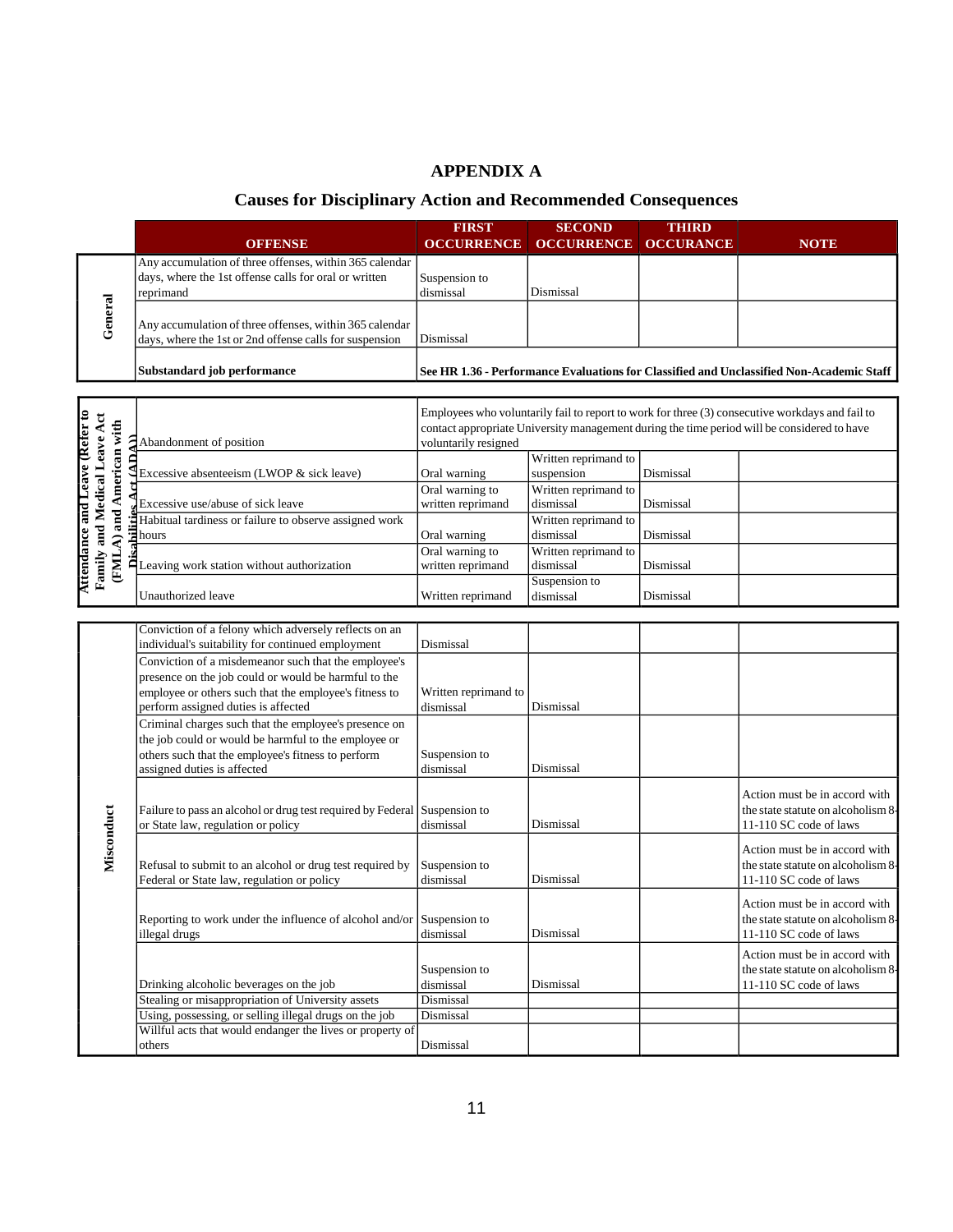|                               |                                                              | <b>FIRST</b>                      | <b>SECOND</b>              | <b>THIRD</b>     |                               |
|-------------------------------|--------------------------------------------------------------|-----------------------------------|----------------------------|------------------|-------------------------------|
|                               | <b>OFFENSE</b>                                               | <b>OCCURRENCE</b>                 | <b>OCCURRENCE</b>          | <b>OCCURANCE</b> | <b>NOTE</b>                   |
|                               |                                                              |                                   |                            |                  |                               |
|                               | Careless, negligent or improper use of University            |                                   | Suspension to              |                  |                               |
|                               | equipment or property                                        | Written reprimand                 | dismissal                  | Dismissal        |                               |
|                               | Destruction, defacing or willful misuse of University        | Written reprimand to              | Suspension to              |                  |                               |
|                               | property or equipment                                        | dismissal                         | dismissal                  | Dismissal        |                               |
|                               |                                                              |                                   |                            |                  |                               |
|                               |                                                              |                                   |                            |                  |                               |
|                               | Excessive use of telephone or computer for personal          | Oral warning to                   | Written reprimand to       |                  |                               |
|                               | matters                                                      | written reprimand                 | dismissal                  | Dismissal        |                               |
|                               |                                                              | Written reprimand to              | Suspension to              |                  |                               |
|                               | Unauthorized use of University equipment or property         | dismissal                         | dismissal                  | Dismissal        |                               |
| Misuse of University Property |                                                              | Oral warning to                   | Written reprimand to       |                  |                               |
|                               | Working on personal jobs during work hours                   | written reprimand                 | dismissal                  | Dismissal        |                               |
|                               |                                                              |                                   |                            |                  |                               |
|                               | Failure to follow established safety precautions, or failure | Written reprimand to              | Suspension to              |                  |                               |
|                               | to use safety equipment                                      | suspension                        | dismissal                  | Dismissal        |                               |
|                               |                                                              | Written reprimand to              | Suspension to              |                  |                               |
|                               | Gross negligence                                             | dismissal                         | dismissal                  | Dismissal        |                               |
| Negligence                    |                                                              | Oral warning to                   | Written reprimand to       |                  |                               |
|                               | Negligence in the performance of job duty(ies)               | written reprimand                 | dismissal                  | Dismissal        |                               |
|                               | Sleeping or appearing to sleep while on duty                 | Written reprimand to<br>dismissal | Suspension to<br>dismissal | Dismissal        |                               |
|                               |                                                              | Written reprimand to              | Suspension to              |                  |                               |
|                               | Willful violation of written rules, regulations or policies  | dismissal                         | dismissal                  | Dismissal        |                               |
|                               |                                                              |                                   |                            |                  |                               |
|                               |                                                              |                                   |                            |                  |                               |
|                               | Acceptance, without prior approval, of work assignment       | Written reprimand to              |                            |                  |                               |
|                               | or compensation that is found to be a conflict of interest   | dismissal                         | Dismissal                  |                  |                               |
| <b>Unauthorized Actions</b>   | Unauthorized distribution of written or printed material     |                                   | Suspension to              |                  |                               |
|                               | of any kind on University premises                           | Written reprimand                 | dismissal                  | Dismissal        |                               |
|                               | Unauthorized overtime worked by a non-exempt                 |                                   | Written reprimand to       |                  |                               |
|                               | employee                                                     | Oral warning                      | dismissal                  | Dismissal        |                               |
|                               | Unauthorized release of records or information contained     | Written reprimand to              | Suspension to              |                  |                               |
|                               | therein                                                      | dismissal                         | dismissal                  | Dismissal        |                               |
|                               |                                                              |                                   | Suspension to<br>dismissal | Dismissal        | See Policy HR 1.48            |
|                               | Unauthorized sales or solicitation on University premises    | Written reprimand                 |                            |                  | Solicitation and Distribution |
|                               | Failure to provide accurate, truthful, and complete          | Written reprimand to              | Suspension to              |                  |                               |
|                               | information                                                  | suspension                        | dismissal                  | Dismissal        |                               |
|                               | Falsification of records (including employment               | Written reprimand to              | Suspension to              |                  |                               |
|                               | application)                                                 | dismissal                         | dismissal                  | Dismissal        |                               |
| Falsification                 |                                                              | Suspension to                     |                            |                  |                               |
|                               | Willful false statements to a supervisor                     | dismissal                         | Dismissal                  |                  |                               |
|                               |                                                              |                                   |                            |                  |                               |